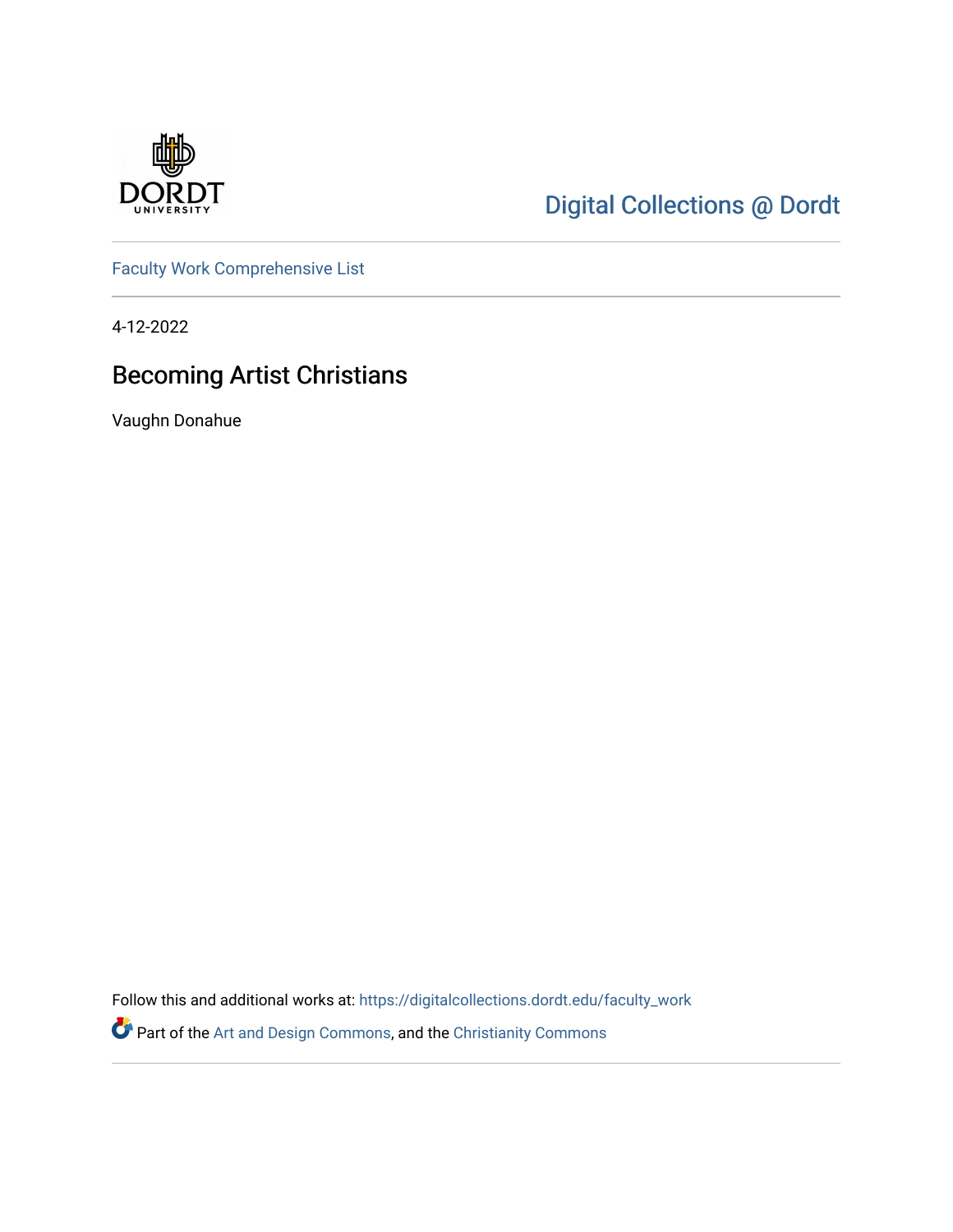### Becoming Artist Christians

### Abstract

"I encourage [my students] to express themselves in their art, as a multi-dimensional image bearer of Christ."

Posting about how to "do art" as a Christian from In All Things - an online journal for critical reflection on faith, culture, art, and every ordinary-yet-graced square inch of God's creation.

<https://inallthings.org/becoming-artist-christians/>

### Keywords

In All Things, Christian life, artists, professions, classrooms

### **Disciplines**

Art and Design | Christianity

### **Comments**

[In All Things](http://inallthings.org/) is a publication of the [Andreas Center for Reformed Scholarship and Service](http://www.dordt.edu/services_support/andreas_center/) at Dordt [University](http://www.dordt.edu/).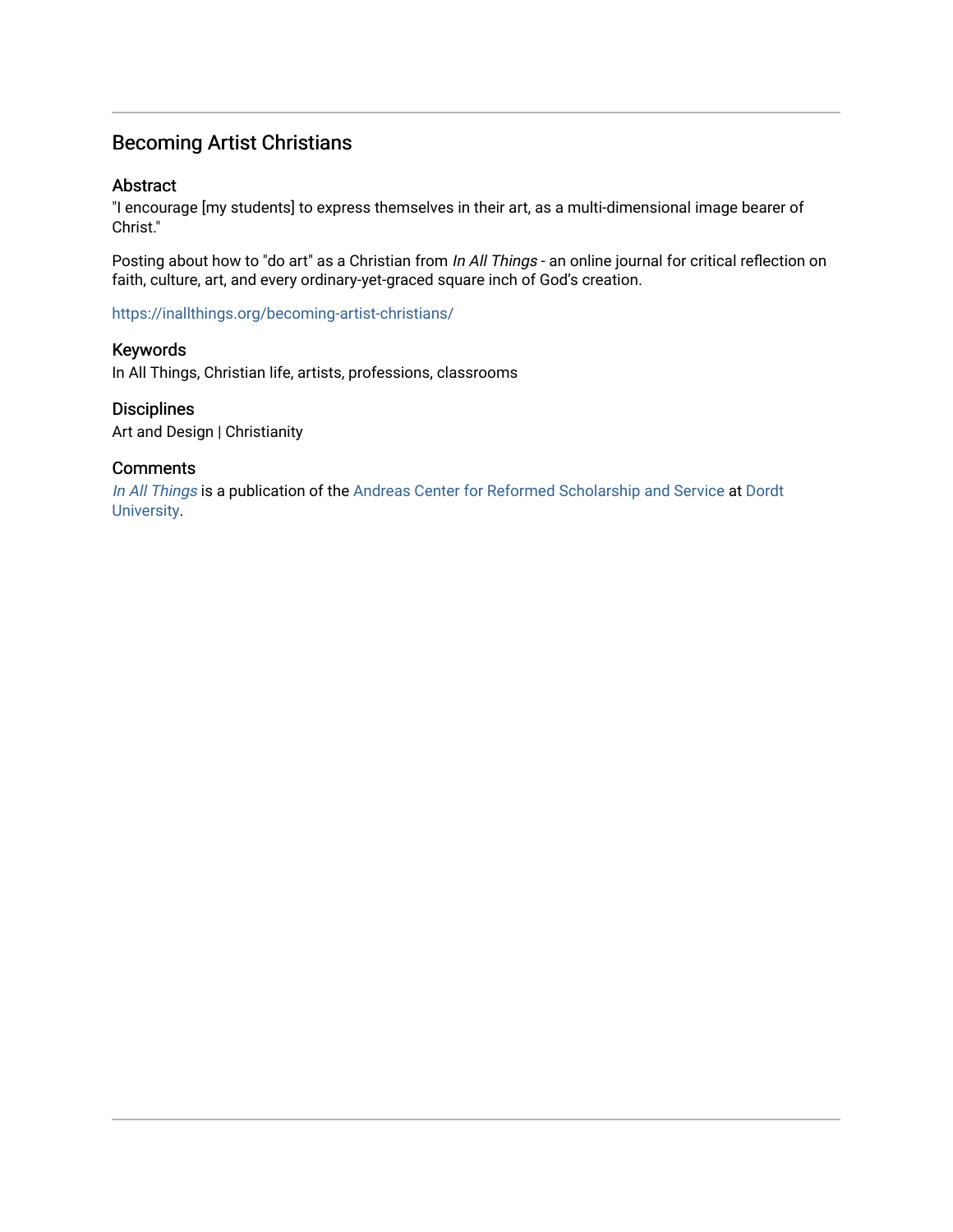# **Becoming Artist Christians**

## **[Vaughn Donahue](https://inallthings.org/author/vdonahue/)**

### **April 12, 2022**

### **A Changing Perspective**

The Bogaard Theatre no longer exists. For decades it sat, tucked away in the Rowenhorst Student Center at Northwestern College in Orange City, Iowa. There it played host to all the events too small or too controversial to be held across the street in Christ Chapel. In the evenings it was home to theatre rehearsals and one act play festivals, film screenings and dorm meetings. But it was also home to the Theatre Production Ensemble on Tuesdays at 3:30 PM. This time was sacrosanct for theatre majors and scholarship holders, of which I was the latter.

As a freshman, taking my seat in that theatre for the first time in 2003, I hadn't a clue what to expect. This was my first experience with something that, at the time, I would have called "Christian theatre." The students and faculty who surrounded me, at the time, I also would have referred to as "Christian artists." But it was in the moments that followed that my perspective on faith integration in the arts began to shift gradually to what it is today.

Silencing the room of students just by her presence, my new theatre professor, Karen Bohm Barker, stood in front of us all. She welcomed back the upperclassmen and welcomed in the new freshman class. She talked about the work we would be doing in the coming months, both on and off the stage. I don't recall all that was said or how it was phrased, but I do know that in this moment she used the term "artist Christians" to describe all of us in that room. I remember thinking it sounded like a funny and unnecessarily different way to say "Christian artists." But that was far from the case—there is a profound difference. And while in that moment I didn't grasp the concept fully, it would be in the following years that I would come to understand exactly what being an artist Christian meant, and how it could be so different from being a Christian artist.

## **A Job Well Done**

We would all agree that doing one's job *well* is an important part of a successful career. And being a follower of Jesus can and should have an impact on that job. But if I need a doctor, I want a *good* doctor first and foremost. I don't necessarily seek out a Christian doctor. I seek out a doctor who practices good medicine and trusts science. I don't want a doctor who puts his faith before good medical practice while I'm on the operating table. Moreover, being a follower of Christ does not make someone a good doctor in the first place. Someone might be a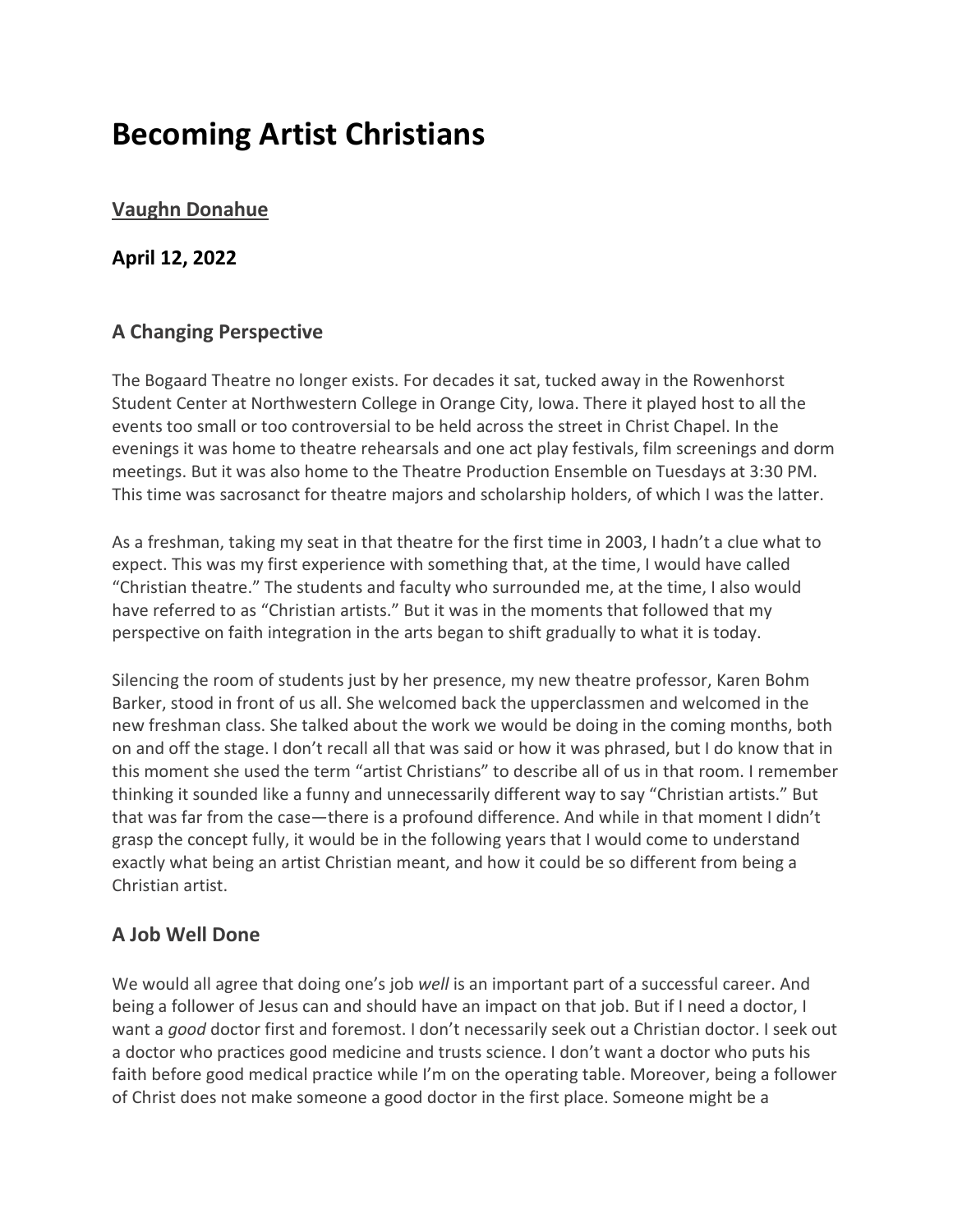textbook example of a good Christian, but they might also be a terrible doctor. Choosing a doctor based on their faith is ultimately irresponsible.

If my vehicle is broken and I need a mechanic, I want a *good* mechanic. I want a fair mechanic who knows how to fix my vehicle properly. In those moments, my mechanic's faith is secondary to his professional knowhow.

I want a plumber to know how to stop a leak. I want a judge to know the law. I want a contractor to know building codes and safety protocols. How Jesus fits into their lives in those moments is not typically my primary concern.

What I came to realize over years of both learning and practicing art and design is that the same can be true of us. The art we make isn't necessarily "Christian art." Our content is not necessarily faith based. Our faith surely impacts what we do and how we do it, and there may be spiritual nuance embedded in our work—but if I'm working to design a brand for a small business, I should be working to serve my *client* rather than to infuse my faith into the work itself. And if I'm creating an artwork solely to express myself, I should be true to that and not pigeon-hole it with an agenda behind my work.

In the same way that I don't need to look at the results of a doctor's surgical procedure and understand that it was done by a Christian doctor, I similarly don't need to look at a piece of art and know that it was created by a Christian. Yet there seems to be an expectation for artists to create work that directly and explicitly glorifies God and the Kingdom in a way that the viewing audience can easily perceive. Why?

Perhaps it is because there is no functional end-product in the fine arts. There is no fixed leak or stitched wound. There is nothing to sell or put a price on. As Americans in a capitalist society, the idea of something existing without explicit purpose can be confusing. A viewing audience may wish to assign a purpose to a piece of theatre or a painting to make it make sense. In some Christian circles, that might be insisting that art be evangelical for it to be worthy of existence in the first place. And yes, I'm painting with broad strokes here (pun intended).

But if we believe that all of Creation belongs to God, and the complexities of our human experience are sometimes muddy and difficult to make sense of, then artistic expression can and should give due time to all of it. Artistic expression and interpretation are different for everyone, and an artwork will have a different impact on each person who experiences it as either creator or observer. It need not hit you over the head with a pre-packaged message.

This is a freeing idea for an artist Christian.

## **Working Christianly**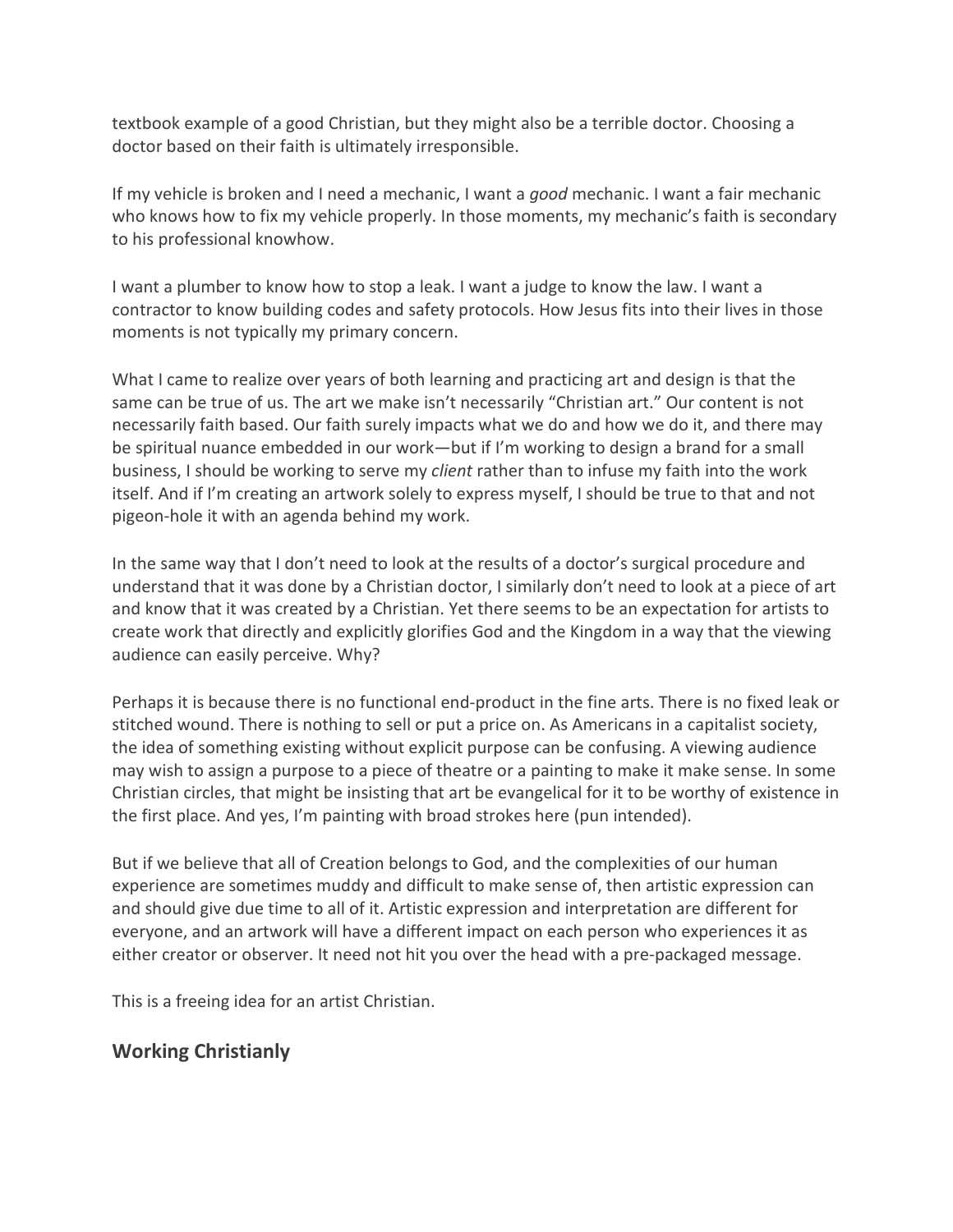Let's go back to the example of the doctor. While faith in the death and resurrection of Jesus Christ should not impact whether a doctor performs the appropriate surgery on a patient in need, there is an argument to be made for *doctoring Christianly*.

Do you see where this is going?

A doctor who identifies and lives as a Christian will inevitably see crossover between their faith and their work. How a doctor interacts with patients is perhaps where that faith comes through. Working with an air of humility and servanthood would be befitting of a Christian in the medical field. Understanding that your job is to care for those who are suffering can be greatly impacted by an understanding of God's common grace. And so long as a practitioner is not substituting medical aid for prayer, then this is what it means to doctor Christianly.

This goes for all fields of work and study. A good contractor can contract Christianly. A good judge can judge Christianly. And a good plumber can plumb Christianly.

An artist can create Christianly. A designer can design Christianly. And this flips the concept upside down for the artist who feels both internal and external pressure to create Christianthemed work.

What I started learning back in that theatre in 2003 is that it's not necessarily about what you do. It's about how and why you do it in the first place. That's why we flip the words.

## **In My Own Classroom**

Fast-forward nearly two decades and I find myself now standing in front of a classroom. I am working every day to do my part in making a new generation of designers and artists who are, in fact, also artist Christians.

I see myself in these students. I am reminded of my own mindset as I entered college—that if I am a Christian making art, I should be making art that is explicitly and undeniable Christian.

So I begin, just as my professor did on day one, expressing my desire for them to become artist Christians who create work that represents them as a whole person. I encourage them to express themselves in their art, as a multi-dimensional image bearer of Christ. These students experience fear, doubt, joy, anger, peace, grief, excitement, love, and pain as anyone does, and they have the opportunity through their work to express that. I want to help them create work that is accessible to a broader audience, regardless of where they are in their own faith journey.

For most of these students, this is the first they are hearing of this concept of an artist Christian. It takes time to fully grasp it. It took me nearly two decades since the first time I sat in that theatre.